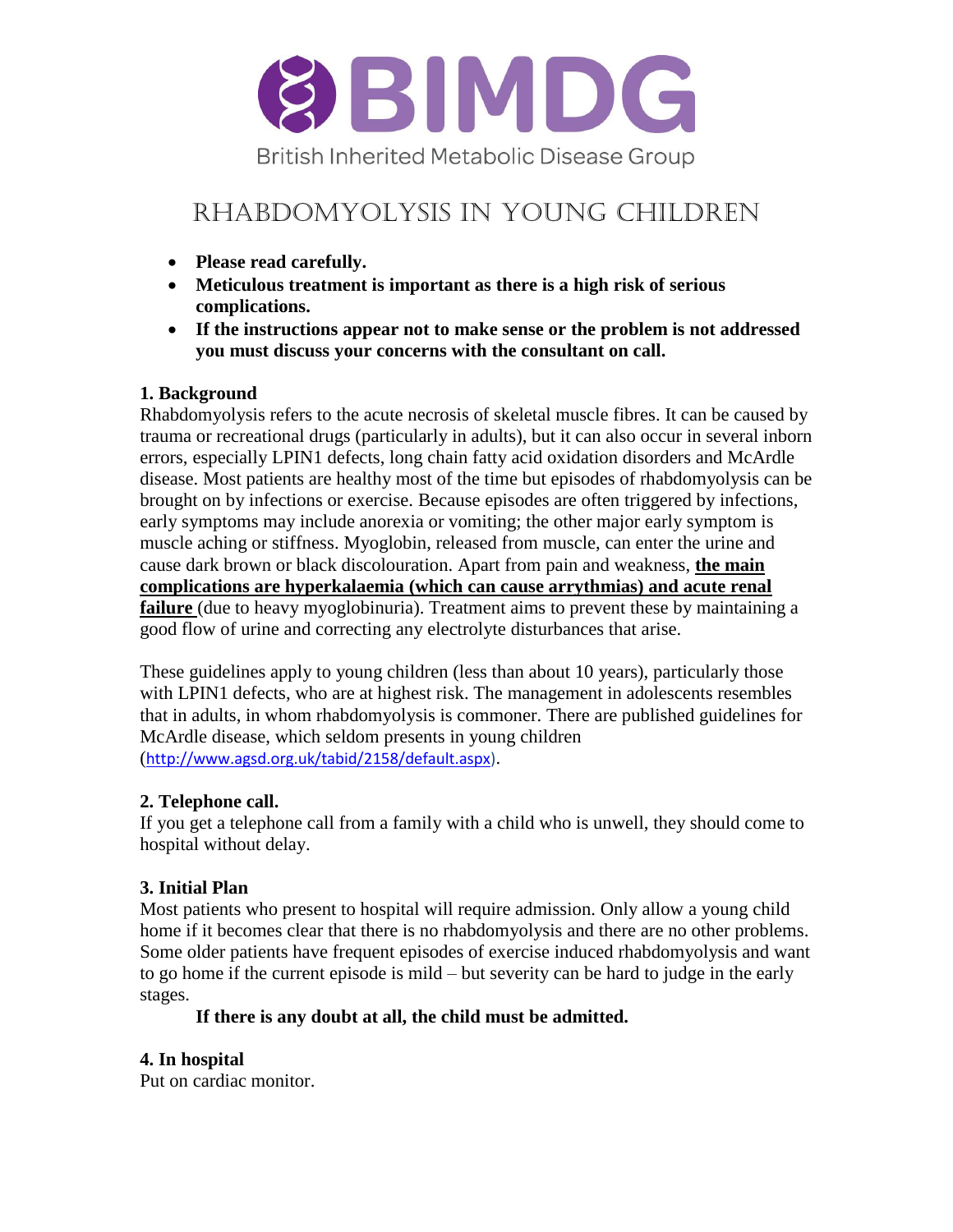Check weight & vital signs, including blood pressure. Compare with a recent clinic weight if available. Review the history & examine the child.

#### **If the child is anuric, has heavy myoglobinuria, hyperkalaemia or hypocalcaemia, arrange for admission to ITU/High dependency. Consider this in all LPIN1 patients.**

The following urgent tests should be done:

| <b>BLOOD</b> | Urea & electrolytes                                                                                  |
|--------------|------------------------------------------------------------------------------------------------------|
|              | Bone chemistry, Mg                                                                                   |
|              | Liver function tests                                                                                 |
|              | CK.                                                                                                  |
|              | pH and blood gases                                                                                   |
|              | Glucose, Lactate                                                                                     |
|              | Full blood count                                                                                     |
| <b>URINE</b> | Dipstick (looking for a false positive for haemoglobin)<br>Myoglobin (may not be available urgently) |
|              |                                                                                                      |

ECG if there is hyperkalaemia or reason to suspect it (e.g. heavy myoglobinuria). Features of hyperkalaemia include peaked T waves, prolonged PR interval, widened QRS, loss of P wave and ultimately a sine wave appearance.

#### **5. Management**

The most serious complications are hyperkalaemia/hypocalcaemia (which can cause arrhythmias) and acute renal failure. Treatment aims to prevent these by maintaining a good flow of urine and correcting any electrolyte disturbances that arise.

#### **a) Fluids**

Obtain intravenous access and start fluids immediately if there is rhabdomyolysis, even if there is not currently heavy myoglobinuria.

*If hypoglycaemic*, give glucose 200 mg/kg at once (2 ml/kg of 10% glucose or 1ml/kg of 20% glucose) over a few minutes.

*If shocked or obviously dehydrated (>7% weight loss),* give 20 ml/kg 0.9% saline, with a further 10ml/kg subsequently if necessary.

#### *Initial infusion rate:*

- Calculate the deficit and maintenance & divide this by 24 hrs.
- Fluid depletion is common as it is sequestered in damaged muscle.
- 24 hr maintenance fluid = 100ml/kg for  $1<sup>st</sup>$  10kg, 50 ml/kg for next 10kg, then 20ml/kg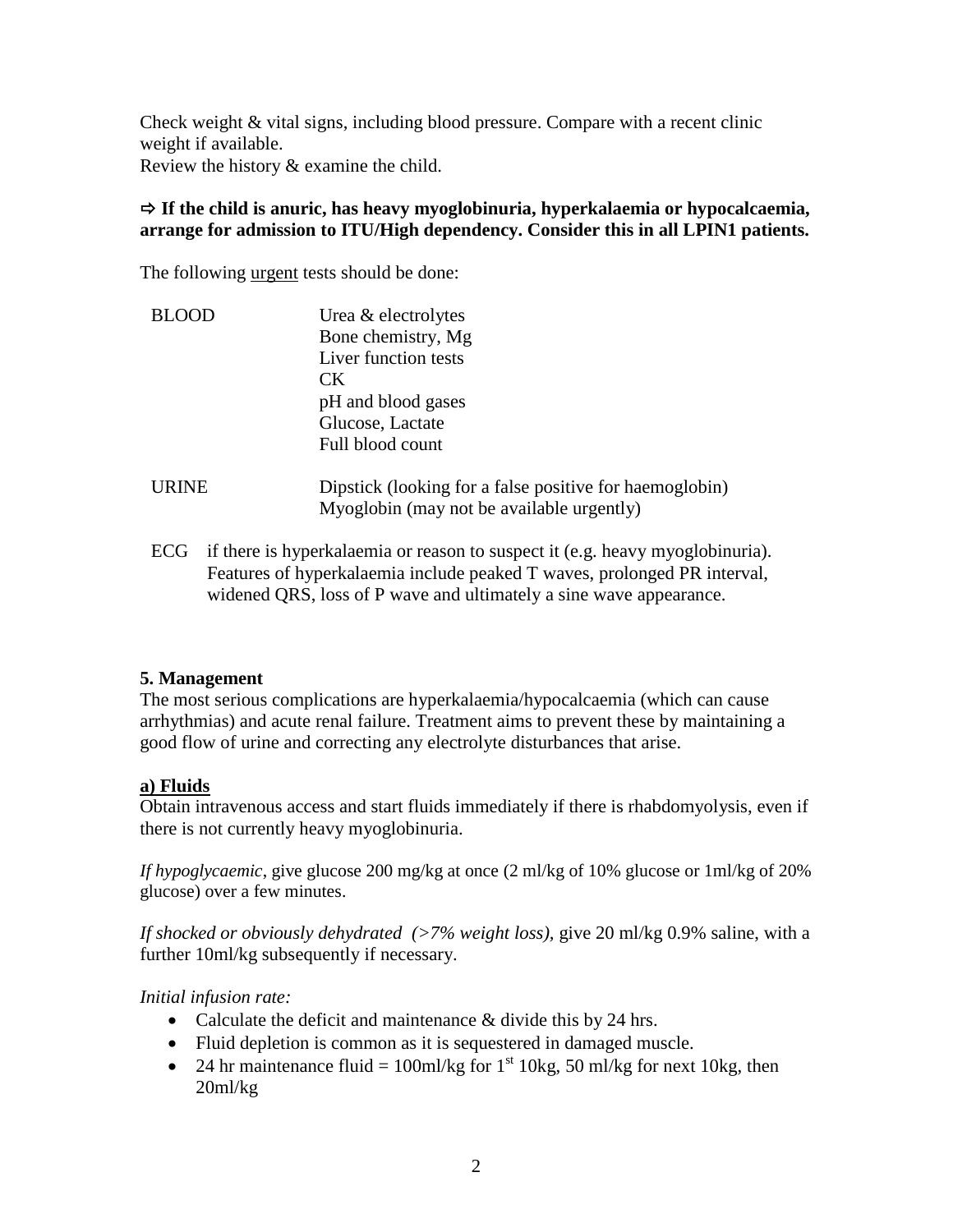- Give as 10% glucose with 0.9% saline.
- If this is not immediately available, use 10% glucose with 0.45% saline, 5% glucose with 0.9% saline or 5% glucose with 0.45% saline.
- Potassium should not be added.

#### *Subsequent adjustments:*

If urine output is >0.5ml/kg/hr after 2-4 hrs, increase fluids to  $3L/m<sup>2</sup>$  of 10% glucose with 0.9% saline.

See section (d) Oliguria if urine output is less than  $0.5$  ml/kg/hr  $\ll 1$  ml/kg/hr in infants).

Sodium bicarbonate administration is not recommended routinely unless there is hyperkalaemia (see below) or acidosis. If the base excess is more negative than -10 mmol/L, consider giving 8.4% Sodium bicarbonate 1-2 ml/kg IV (diluted 1:10 with 10% glucose unless there is central access) over 2-3 hours. Note that this lowers the ionised calcium fraction and may cause tetany, convulsions, hypotension or arrhythmias if there is hypocalcaemia (which is common in rhabdomyolysis).

### **b) Monitoring:**

- Patients should be on a cardiac monitor.
- Consider catheterisation. Monitor urine output, fluid balance, twice daily weight.
- Reassess after 1-2 hours if the initial potassium was  $>5$ mmol/L, if there is oliguria or heavy myoglobinuria or if patient has LPIN1 defect, otherwise after 4 hours (unless there is any clinical deterioration).
- Clinical assessment should include Glasgow coma scale and blood pressure.
- Blood tests: U&E, Calcium, pH and blood gases, CK
- Continue to monitor 2-8 hourly depending on the results; frequent monitoring is essential if there is hyperkalaemia.

#### **c) Hyperkalaemia**

- This is the most life-threatening complication and is caused primarily by release of potassium from damaged myocytes. If the patient is on PICU, follow the local guidance. If the child is not on PICU, discuss transfer.
- Ensure the patient is not receiving potassium (oral or IV) or potassium-sparing drugs. Check plasma calcium as there is often hypocalcaemia, which increases the risk of arrhythmias.
- Repeat ECG & start continuous cardiac monitoring.
- If hyperkalaemia is associated with heart block or ventricular arrhythmias, give 0.5ml/kg of 10% calcium gluconate (maximum 20ml) as a slow IV bolus (e.g. over 5 minutes) via a large peripheral vein or central venous line. This stabilises the myocardium but does not lower the potassium. The line should be flushed afterwards (e.g. with saline), particularly before sodium bicarbonate is given as otherwise calcium carbonate will precipitate!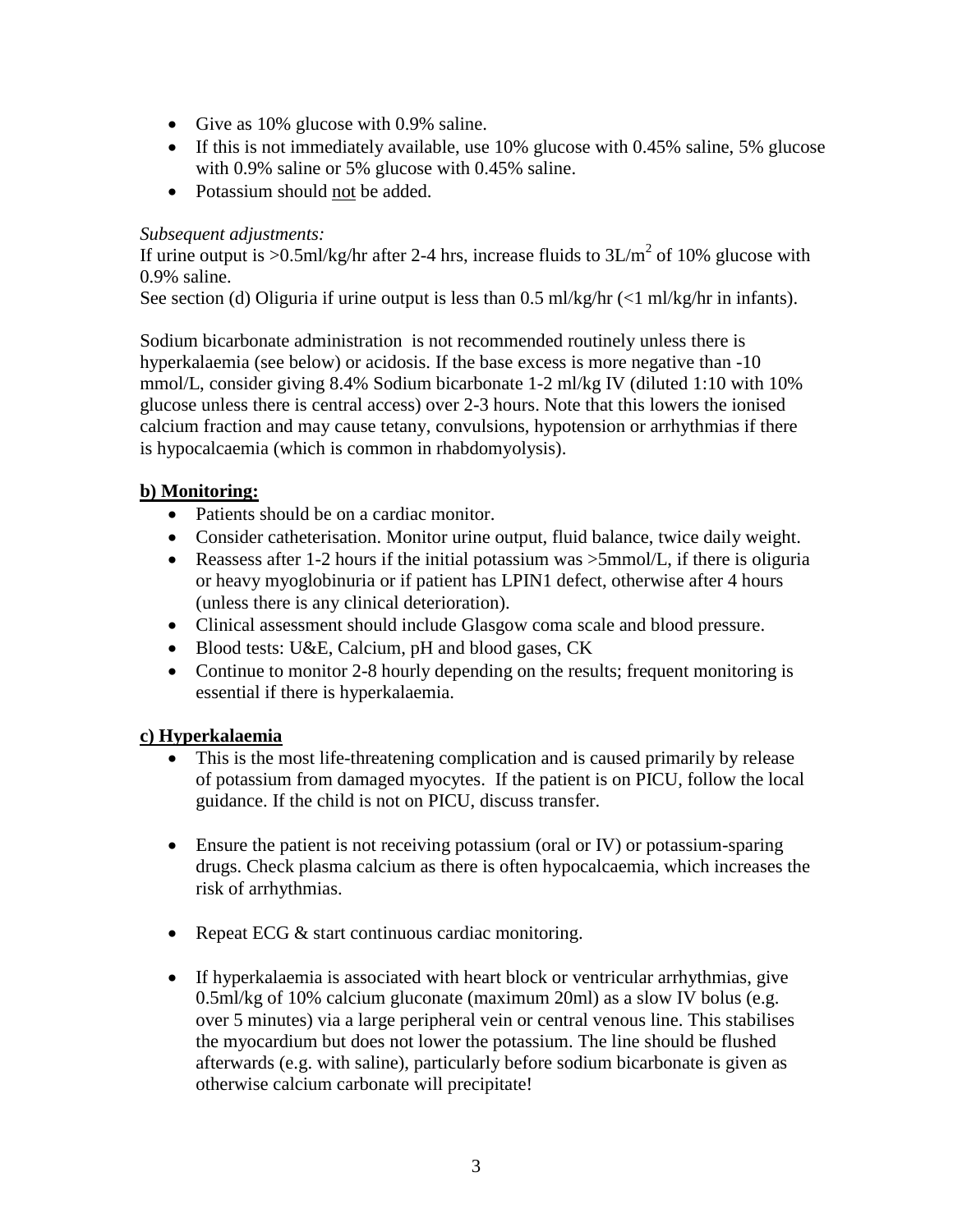- If the potassium is over 6 mmol/L, some or all of the following should be undertaken and they should be considered if potassium is over 5.5 mmol/L:
	- i) Salbutamol 2.5mg nebulised (5mg if over 5 yrs) or Salbutamol 4 micrograms/kg IV diluted to a concentration of 50 micrograms/ml in 5% glucose or 0.9% saline and given as a slow bolus over 5 minutes.
	- ii) 8.4% Sodium bicarbonate 1 ml/kg IV (diluted 1:5 or 1:10 with 10% glucose) over 30-60 minutes if the plasma bicarbonate concentration is less than 21 mmol/L. This lowers the ionised calcium fraction and may cause tetany, convulsions, hypotension or arrhythmias, particularly at higher pH, if there is hypocalcaemia (which is common in rhabdomyolysis).
	- iii) Increase fluids to 5ml/kg/hr 10% glucose 0.9% saline  $= 0.5$ g/kg/hr glucose. If BM >10 mmol/L, add insulin, initially at 0.05 unit/kg/hr and adjusted according to blood glucose (use local sliding scale for diabetes).
	- iv) Furosemide 1-2mg/kg IV if patient is not anuric.
	- v) Calcium resonium 1g/kg oral/NG or PR.
	- vi) Dialysis should be considered if there is refractory hyperkalaemia, acidosis or oliguria and fluid overload.

#### **d) Oliguria**

Ideally, one wants the urine output to be approximately 3 ml/kg/hr. Seek advice from paediatric nephrologists if the urine output is less than  $0.5$  ml/kg/hr  $\langle$ <1 ml/kg/hr in infants). Transfer to PICU may be needed for haemofiltration or dialysis but first they may suggest

i) a fluid challenge with 20ml/kg of 0.9% saline as a bolus.

ii) diuretics (1-2mg/kg furosemide or mannitol), particularly there is fluid overload.

#### **e) Other treatment**

- Treat any infection.
- Analgesia (paracetamol or opiates) may be needed for muscle pain.
- Seek orthopaedic advice if there is concern about compartment syndrome.
- Though hypocalcaemia is common, intravenous calcium is only given if there are symptoms (e.g. tetany, seizures) or severe hyperkalaemia (e.g. with arrhythmias).

#### **6. Progress:**

If myoglobinuria is improving, allow patient to drink & consider substituting this for some of the intravenous fluids. Ensure the carbohydrate intake remains adequate, particularly in fatty acid oxidation disorders.